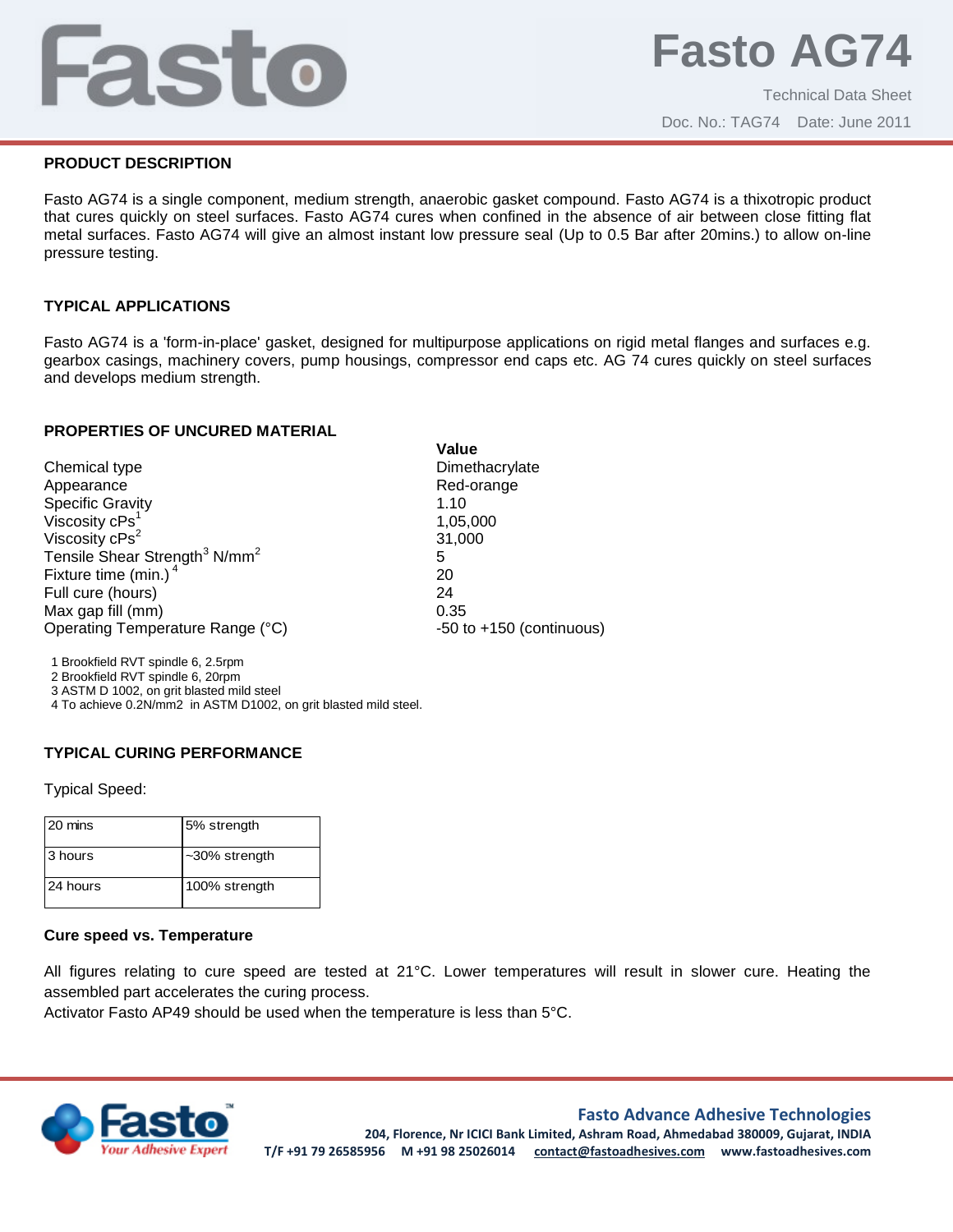# Fasto

#### **Cure speed vs. bond gap**

The size of the bond gap greatly affects the speed of cure of anaerobic adhesives. The larger the gap between surfaces, the slower the cure speed. Maximum recommended gap for Fasto AG74 is 0.35mm.

#### **Cure speed vs. Substrate**

Cure speed and strength vary according to the substrates. When used on mild steel components, Fasto AG74 will reach full strength more rapidly than on more inert materials such as stainless steel and aluminium. Anaerobic Adhesives only cure in the absence of air with metal part activation. Fasto AP49 activator may be used to accelerate cure speed.

#### **Cure speed vs. activator**

Where speed of cure is too slow or the bond gap is very large, Fasto AP49 activator may be used to accelerate cure speed. The use of an accelerator may reduce bond strength by up to 25%. Fasto recommends testing on the parts to measure the effect.

# **TYPICAL ENVIRONMENTAL RESISTANCE**

#### **Hot strength**

Fasto AG74 is suitable for use at temperatures up to 150°C. At 130°C the bond strength will be ~25% of the strength of at 21°C.

#### **Heat ageing**

Fasto AG74 retains ~90% full strength when heated to 100°C for 90 days then cooled and tested at 21°C.

#### **Chemical / Solvent Resistance**

Fasto AG74 exhibit excellent chemical resistance to most oils and solvents including motor oil, leaded petrol, brake fluid, acetone, ethanol, propanol and water. Anaerobic adhesives and sealants are not recommended for use in pure oxygen and chlorine lines.

# **DIRECTIONS FOR USE**

Ensure parts are clean, dry and free from grease or oil.

Apply adhesive to all the engaged area. Assemble parts and allow curing. Wipe excess adhesive from outside of joint. Product is normally hand applied from the bottle or tube. Dispensing systems are available for high volume assembly applications.

Please contact your Fasto representative for further advice on dispensing solutions.



**Fasto Advance Adhesive Technologies**

**204, Florence, Nr ICICI Bank Limited, Ashram Road, Ahmedabad 380009, Gujarat, INDIA T/F +91 79 26585956 M +91 98 25026014 contact@fastoadhesives.com www.fastoadhesives.com**